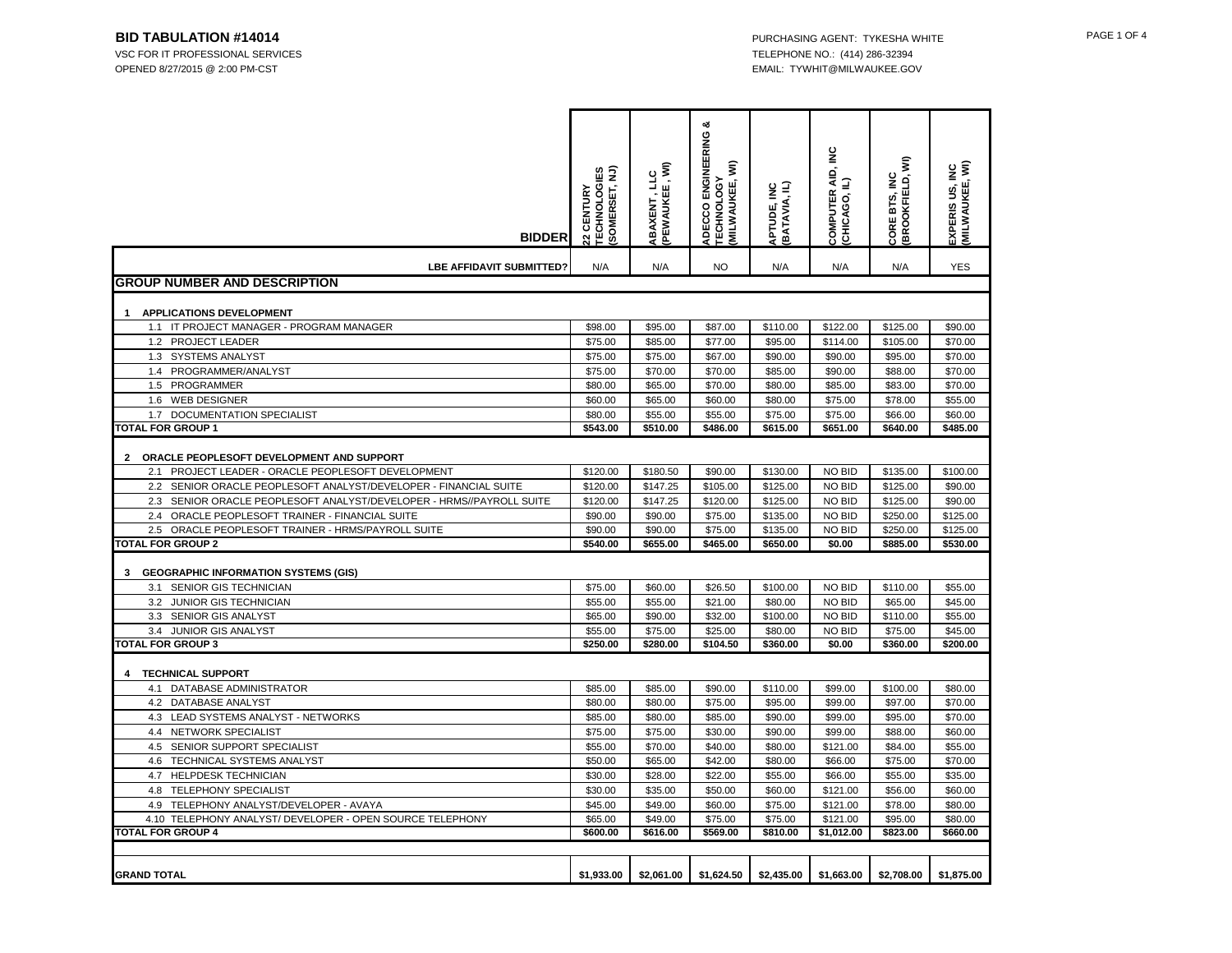VSC FOR IT PROFESSIONAL SERVICES TELEPHONE NO.: (414) 286-32394 OPENED 8/27/2015 @ 2:00 PM-CST EMAIL: TYWHIT@MILWAUKEE.GOV

| <b>BIDDER</b>                                                           | SUN PRAIRIE, WI)<br><b>LEXION INC</b> | ⊞<br>USION INTEGRAT<br>MILWAUKEE, WI)<br>SOLUTIONS, LLC | ᄇ<br>GLOBALSOURCE<br>(MILWAUKEE, WI) | O DATASPHERE, INC<br>(WEST CHICAGO, IL) | <b>VISION SOLUTIONS, INC.<br/>(MEQUON, WI)</b> | <b>⁄ARVIE SYSTEMS<br/>MENOMONEE FALLS, WI)</b> | LANCESOFT, INC<br>(HERNDON, VA) |
|-------------------------------------------------------------------------|---------------------------------------|---------------------------------------------------------|--------------------------------------|-----------------------------------------|------------------------------------------------|------------------------------------------------|---------------------------------|
| <b>LBE AFFIDAVIT SUBMITTED?</b>                                         | N/A                                   | <b>NO</b>                                               | <b>NO</b>                            | N/A                                     | N/A                                            | N/A                                            | N/A                             |
| <b>IGROUP NUMBER AND DESCRIPTION</b>                                    |                                       |                                                         |                                      |                                         |                                                |                                                |                                 |
|                                                                         |                                       |                                                         |                                      |                                         |                                                |                                                |                                 |
| <b>APPLICATIONS DEVELOPMENT</b><br>$\mathbf{1}$                         |                                       |                                                         |                                      |                                         |                                                |                                                |                                 |
| IT PROJECT MANAGER - PROGRAM MANAGER<br>1.1                             | \$125.00                              | \$75.00                                                 | NO BID                               | \$110.00                                | \$90.00                                        | <b>NO BID</b>                                  | \$71.97                         |
| 1.2 PROJECT LEADER                                                      | \$95.00                               | \$65.00                                                 | NO BID                               | \$98.00                                 | \$90.00                                        | <b>NO BID</b>                                  | \$49.82                         |
| 1.3 SYSTEMS ANALYST                                                     | \$90.00                               | \$65.00                                                 | NO BID                               | \$85.00                                 | \$65.00                                        | NO BID                                         | \$59.01                         |
| 1.4<br>PROGRAMMER/ANALYST                                               | \$90.00                               | \$75.00                                                 | <b>NO BID</b>                        | \$75.00                                 | \$65.00                                        | <b>NO BID</b>                                  | \$66.76                         |
| 1.5<br>PROGRAMMER                                                       | \$85.00                               | \$70.00                                                 | NO BID                               | \$65.00                                 | \$70.00                                        | NO BID                                         | \$69.20                         |
| 1.6<br><b>WEB DESIGNER</b>                                              | \$85.00                               | \$75.00                                                 | NO BID                               | \$58.00                                 | \$65.00                                        | NO BID                                         | \$52.59                         |
| DOCUMENTATION SPECIALIST<br>1.7                                         | \$75.00                               | \$60.00                                                 | NO BID                               | \$52.00                                 | \$45.00                                        | NO BID                                         | \$44.29                         |
| <b>TOTAL FOR GROUP 1</b>                                                | \$645.00                              | \$485.00                                                | \$0.00                               | \$543.00                                | \$490.00                                       | \$0.00                                         | \$413.64                        |
|                                                                         |                                       |                                                         |                                      |                                         |                                                |                                                |                                 |
| ORACLE PEOPLESOFT DEVELOPMENT AND SUPPORT<br>$\overline{2}$             |                                       |                                                         |                                      |                                         |                                                |                                                |                                 |
| PROJECT LEADER - ORACLE PEOPLESOFT DEVELOPMENT<br>2.1                   | \$125.00                              | \$90.00                                                 | \$180.00                             | \$155.00                                | \$100.00                                       | \$83.00                                        | \$66.43                         |
| 2.2 SENIOR ORACLE PEOPLESOFT ANALYST/DEVELOPER - FINANCIAL SUITE        | \$125.00                              | \$90.00                                                 | \$165.00                             | \$135.00                                | \$95.00                                        | \$73.00                                        | \$75.59                         |
| SENIOR ORACLE PEOPLESOFT ANALYST/DEVELOPER - HRMS//PAYROLL SUITE<br>2.3 | \$125.00                              | \$90.00                                                 | \$165.00                             | \$135.00                                | \$95.00                                        | \$73.00                                        | \$80.56                         |
| ORACLE PEOPLESOFT TRAINER - FINANCIAL SUITE<br>2.4                      | \$115.00                              | \$80.00                                                 | \$140.00                             | \$125.00                                | \$75.00                                        | \$73.00                                        | \$64.01                         |
| 2.5 ORACLE PEOPLESOFT TRAINER - HRMS/PAYROLL SUITE                      | \$115.00                              | \$80.00                                                 | \$140.00                             | \$125.00                                | \$75.00                                        | \$73.00                                        | \$66.43                         |
| <b>TOTAL FOR GROUP 2</b>                                                | \$605.00                              | \$430.00                                                | \$790.00                             | \$675.00                                | \$440.00                                       | \$375.00                                       | \$353.02                        |
|                                                                         |                                       |                                                         |                                      |                                         |                                                |                                                |                                 |
| <b>GEOGRAPHIC INFORMATION SYSTEMS (GIS)</b><br>3                        |                                       |                                                         |                                      |                                         |                                                |                                                |                                 |
| SENIOR GIS TECHNICIAN<br>3.1                                            | NO BID                                | \$70.00                                                 | NO BID                               | \$70.00                                 | \$45.00                                        | \$73.00                                        | \$27.08                         |
| 3.2 JUNIOR GIS TECHNICIAN                                               | NO BID                                | \$60.00                                                 | NO BID                               | \$52.00                                 | \$40.00                                        | \$60.00                                        | \$21.48                         |
| 3.3 <sup>°</sup><br>SENIOR GIS ANALYST                                  | NO BID                                | \$75.00                                                 | NO BID                               | \$95.00                                 | \$45.00                                        | \$73.00                                        | \$40.44                         |
| JUNIOR GIS ANALYST<br>3.4<br><b>TOTAL FOR GROUP 3</b>                   | NO BID                                | \$65.00<br>\$270.00                                     | NO BID                               | \$72.00<br>\$289.00                     | \$40.00                                        | \$65.00<br>\$271.00                            | \$29.37                         |
|                                                                         | \$0.00                                |                                                         | \$0.00                               |                                         | \$170.00                                       |                                                | \$118.37                        |
|                                                                         |                                       |                                                         |                                      |                                         |                                                |                                                |                                 |
| <b>TECHNICAL SUPPORT</b><br>DATABASE ADMINISTRATOR<br>4.1               | \$95.00                               | \$85.00                                                 | NO BID                               | \$82.00                                 | \$70.00                                        | \$73.00                                        | \$63.97                         |
| 4.2 DATABASE ANALYST                                                    | \$90.00                               | \$75.00                                                 | <b>NO BID</b>                        | \$82.00                                 | \$65.00                                        | \$73.00                                        | \$59.06                         |
| LEAD SYSTEMS ANALYST - NETWORKS<br>4.3                                  | \$85.00                               | \$65.00                                                 | NO BID                               | \$72.00                                 | \$75.00                                        | \$73.00                                        | \$64.01                         |
| NETWORK SPECIALIST<br>4.4                                               | \$80.00                               | \$65.00                                                 | NO BID                               | \$62.00                                 | \$70.00                                        | \$73.00                                        | \$40.14                         |
| 4.5 SENIOR SUPPORT SPECIALIST                                           | \$75.00                               | \$60.00                                                 | NO BID                               | \$72.00                                 | \$70.00                                        | \$70.00                                        | \$47.06                         |
| 4.6 TECHNICAL SYSTEMS ANALYST                                           | \$75.00                               | \$55.00                                                 | NO BID                               | \$78.00                                 | \$65.00                                        | \$70.00                                        | \$56.74                         |
| 4.7<br>HELPDESK TECHNICIAN                                              | \$55.00                               | \$45.00                                                 | NO BID                               | \$40.00                                 | \$35.00                                        | \$60.00                                        | \$26.60                         |
| 4.8<br><b>TELEPHONY SPECIALIST</b>                                      | \$90.00                               | \$50.00                                                 | NO BID                               | \$45.00                                 | \$35.00                                        | \$70.00                                        | \$38.75                         |
| TELEPHONY ANALYST/DEVELOPER - AVAYA<br>4.9                              | \$90.00                               | \$55.00                                                 | NO BID                               | \$58.00                                 | \$50.00                                        | \$73.00                                        | \$72.63                         |
| 4.10 TELEPHONY ANALYST/ DEVELOPER - OPEN SOURCE TELEPHONY               | \$90.00                               | \$60.00                                                 | NO BID                               | \$55.00                                 | \$50.00                                        | \$73.00                                        | \$71.00                         |
| <b>TOTAL FOR GROUP 4</b>                                                | \$825.00                              | \$615.00                                                | \$0.00                               | \$646.00                                | \$585.00                                       | \$708.00                                       | \$539.96                        |
|                                                                         |                                       |                                                         |                                      |                                         |                                                |                                                |                                 |
|                                                                         |                                       |                                                         |                                      |                                         |                                                |                                                |                                 |
| <b>GRAND TOTAL</b>                                                      | \$2.075.00                            | \$1,800.00                                              | \$790.00                             | \$2.153.00                              | \$1.685.00                                     | \$1,354.00                                     | \$1,424.99                      |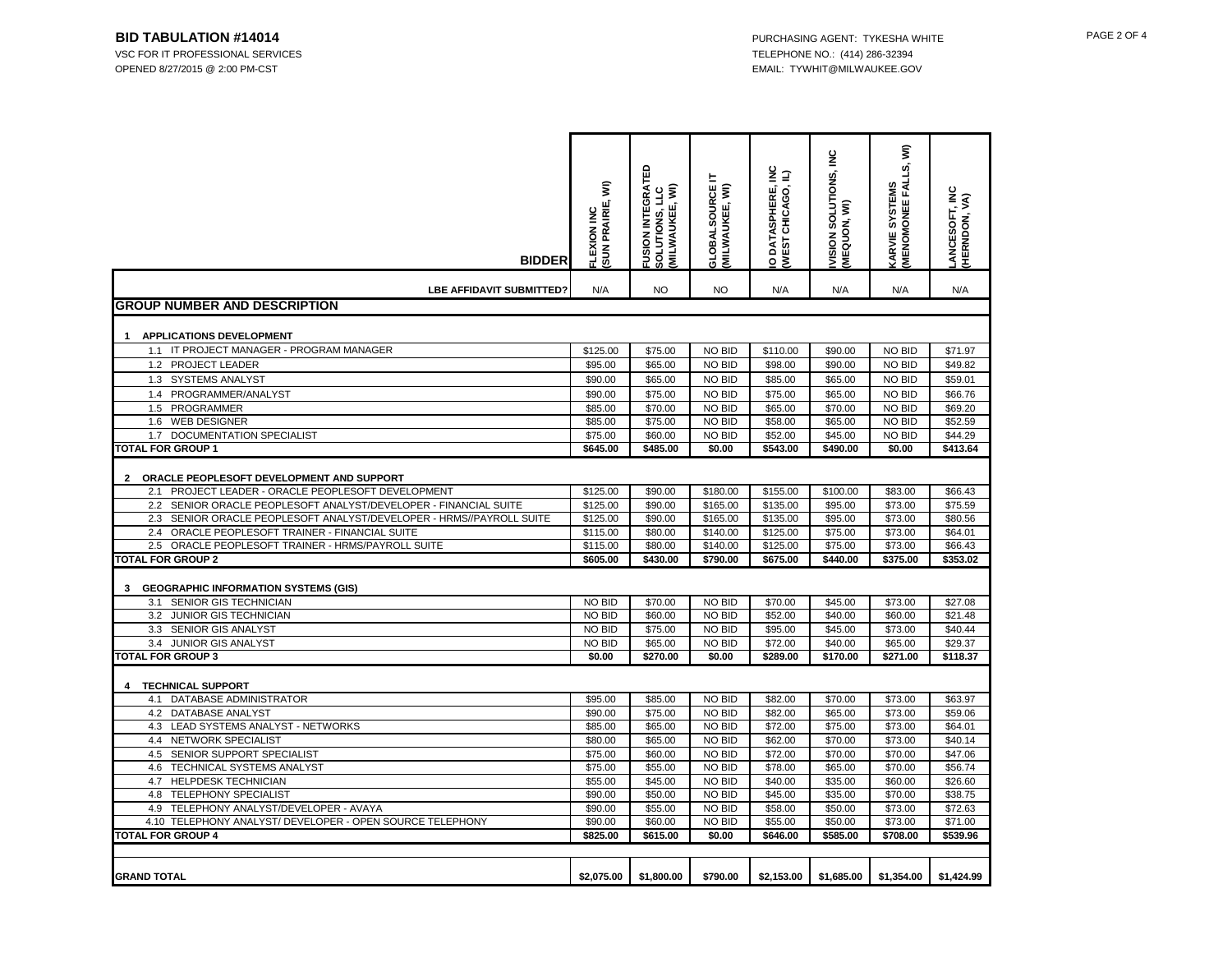VSC FOR IT PROFESSIONAL SERVICES TELEPHONE NO.: (414) 286-32394 OPENED 8/27/2015 @ 2:00 PM-CST EMAIL: TYWHIT@MILWAUKEE.GOV

| <b>BIDDER</b>                                                                         | MILWAUKEE, WI)<br><b>DN-SITE, INC</b> | THE SOARING GROUP, INC<br>(ATLANTA, GA) | STRATAGEM, INC<br>(MEQUON, WI) | SUPERIOR SUPPORT<br><b>RESOURCES, INC<br/>(BRROKFIELD, WI)</b> | SYSLOGIC, INC<br>(BROOKFIELD, WI) | IKISSENTIAL LLC<br>(WAUKESHA, WI) | CRANBURY, NJ)<br>GROUP INC |
|---------------------------------------------------------------------------------------|---------------------------------------|-----------------------------------------|--------------------------------|----------------------------------------------------------------|-----------------------------------|-----------------------------------|----------------------------|
| <b>LBE AFFIDAVIT SUBMITTED?</b>                                                       | <b>NO</b>                             | N/A                                     | N/A                            | N/A                                                            | N/A                               | N/A                               | N/A                        |
| <b>GROUP NUMBER AND DESCRIPTION</b>                                                   |                                       |                                         |                                |                                                                |                                   |                                   |                            |
|                                                                                       |                                       |                                         |                                |                                                                |                                   |                                   |                            |
| APPLICATIONS DEVELOPMENT                                                              |                                       |                                         |                                |                                                                |                                   |                                   |                            |
| 1.1 IT PROJECT MANAGER - PROGRAM MANAGER                                              | \$70.40                               | NO BID                                  | \$85.00                        | \$125.00                                                       | \$115.00                          | \$120.00                          | \$115.00                   |
| 1.2 PROJECT LEADER                                                                    | \$60.80                               | NO BID                                  | \$75.00                        | \$95.00                                                        | \$80.00                           | \$100.00                          | \$105.00                   |
| 1.3 SYSTEMS ANALYST<br>1.4                                                            | \$59.20                               | NO BID                                  | \$68.00                        | \$85.00                                                        | \$95.00                           | \$95.00                           | \$75.00                    |
| PROGRAMMER/ANALYST<br>1.5<br>PROGRAMMER                                               | \$73.60<br>\$52.80                    | NO BID<br>NO BID                        | \$73.00                        | \$90.00                                                        | \$70.00                           | \$90.00                           | \$84.00<br>\$82.00         |
| 1.6<br><b>WEB DESIGNER</b>                                                            | \$43.20                               | NO BID                                  | \$60.00<br>\$65.00             | \$75.00<br>\$65.00                                             | \$65.00<br>\$45.00                | \$90.00<br>\$75.00                | \$78.00                    |
| DOCUMENTATION SPECIALIST<br>1.7                                                       | \$38.40                               | NO BID                                  | \$58.00                        | \$85.00                                                        | \$35.00                           | \$75.00                           | \$72.00                    |
| <b>TOTAL FOR GROUP 1</b>                                                              | \$398.40                              | \$0.00                                  | \$484.00                       | \$620.00                                                       | \$505.00                          | \$645.00                          | \$611.00                   |
|                                                                                       |                                       |                                         |                                |                                                                |                                   |                                   |                            |
| ORACLE PEOPLESOFT DEVELOPMENT AND SUPPORT<br>2                                        |                                       |                                         |                                |                                                                |                                   |                                   |                            |
| PROJECT LEADER - ORACLE PEOPLESOFT DEVELOPMENT<br>2.1                                 | \$60.80                               | \$180.00                                | \$150.00                       | NO BID                                                         | \$110.00                          | NO BID                            | \$128.00                   |
| 2.2<br>SENIOR ORACLE PEOPLESOFT ANALYST/DEVELOPER - FINANCIAL SUITE                   | \$57.60                               | \$160.00                                | \$147.00                       | <b>NO BID</b>                                                  | \$110.00                          | <b>NO BID</b>                     | \$118.00                   |
| SENIOR ORACLE PEOPLESOFT ANALYST/DEVELOPER - HRMS//PAYROLL SUITE<br>2.3               | \$67.20                               | \$160.00                                | \$147.00                       | NO BID                                                         | \$110.00                          | NO BID                            | \$112.00                   |
| ORACLE PEOPLESOFT TRAINER - FINANCIAL SUITE<br>2.4                                    | \$33.60                               | \$160.00                                | \$125.00                       | NO BID                                                         | \$100.00                          | NO BID                            | \$45.00                    |
| 2.5 ORACLE PEOPLESOFT TRAINER - HRMS/PAYROLL SUITE                                    | \$33.60                               | \$160.00                                | \$125.00                       | NO BID                                                         | \$100.00                          | <b>NO BID</b>                     | \$45.00                    |
| <b>TOTAL FOR GROUP 2</b>                                                              | \$252.80                              | \$820.00                                | \$694.00                       | \$0.00                                                         | \$530.00                          | \$0.00                            | \$448.00                   |
|                                                                                       |                                       |                                         |                                |                                                                |                                   |                                   |                            |
| <b>GEOGRAPHIC INFORMATION SYSTEMS (GIS)</b><br>3                                      |                                       |                                         |                                |                                                                |                                   |                                   |                            |
| 3.1<br><b>SENIOR GIS TECHNICIAN</b>                                                   | \$78.40                               | NO BID                                  | \$85.00                        | NO BID                                                         | \$75.00                           | NO BID                            | \$78.00                    |
| JUNIOR GIS TECHNICIAN<br>3.2                                                          | \$76.80                               | NO BID                                  | \$70.00                        | NO BID                                                         | \$65.00                           | NO BID                            | \$42.00                    |
| 3.3 SENIOR GIS ANALYST                                                                | \$65.60                               | NO BID                                  | \$85.00                        | <b>NO BID</b>                                                  | \$95.00                           | <b>NO BID</b>                     | \$105.00                   |
| JUNIOR GIS ANALYST<br>3.4                                                             | \$56.00                               | NO BID                                  | \$70.00                        | NO BID                                                         | \$60.00                           | NO BID                            | \$38.00                    |
| <b>TOTAL FOR GROUP 3</b>                                                              | \$276.80                              | \$0.00                                  | \$310.00                       | \$0.00                                                         | \$295.00                          | \$0.00                            | \$263.00                   |
|                                                                                       |                                       |                                         |                                |                                                                |                                   |                                   |                            |
| <b>TECHNICAL SUPPORT</b><br>4                                                         |                                       |                                         |                                |                                                                |                                   |                                   |                            |
| DATABASE ADMINISTRATOR<br>4.1                                                         | \$49.60                               | NO BID                                  | \$85.00                        | \$90.00                                                        | \$95.00                           | NO BID                            | \$84.00                    |
| 4.2 DATABASE ANALYST                                                                  | \$48.00                               | NO BID                                  | \$75.00                        | \$90.00                                                        | \$85.00                           | NO BID                            | \$76.00                    |
| 4.3 LEAD SYSTEMS ANALYST - NETWORKS                                                   | \$72.00                               | NO BID                                  | \$69.00                        | \$90.00                                                        | \$85.00                           | NO BID                            | \$84.00                    |
| 4.4 NETWORK SPECIALIST                                                                | \$46.40                               | NO BID                                  | \$58.00                        | \$90.00                                                        | \$70.00                           | NO BID                            | \$88.00                    |
| 4.5<br>SENIOR SUPPORT SPECIALIST                                                      | \$40.00                               | NO BID                                  | \$35.00                        | \$110.00                                                       | \$70.00                           | NO BID                            | \$76.00                    |
| TECHNICAL SYSTEMS ANALYST<br>4.6                                                      | \$52.80                               | NO BID                                  | \$69.00                        | \$60.00                                                        | \$70.00                           | NO BID                            | \$72.00                    |
| 4.7 HELPDESK TECHNICIAN                                                               | \$25.60                               | NO BID                                  | \$35.00                        | \$60.00                                                        | \$45.00                           | NO BID                            | \$38.00                    |
| 4.8<br>TELEPHONY SPECIALIST                                                           | \$40.00                               | NO BID                                  | \$49.00                        | \$110.00                                                       | \$65.00                           | NO BID                            | \$28.00                    |
| 4.9 TELEPHONY ANALYST/DEVELOPER - AVAYA                                               | \$72.00                               | NO BID                                  | \$49.00                        | \$110.00                                                       | \$70.00                           | NO BID                            | \$36.00                    |
| 4.10 TELEPHONY ANALYST/ DEVELOPER - OPEN SOURCE TELEPHONY<br><b>TOTAL FOR GROUP 4</b> | \$72.00<br>\$518.40                   | NO BID<br>\$0.00                        | \$49.00<br>\$573.00            | \$110.00<br>\$920.00                                           | \$65.00<br>\$720.00               | NO BID<br>\$0.00                  | \$32.00<br>\$614.00        |
|                                                                                       |                                       |                                         |                                |                                                                |                                   |                                   |                            |
|                                                                                       |                                       |                                         |                                |                                                                |                                   |                                   |                            |
| <b>GRAND TOTAL</b>                                                                    | \$1,446.40                            | \$820.00                                | \$2,061.00                     | \$1,540.00                                                     | \$2,050.00                        | \$645.00                          | \$1,936.00                 |